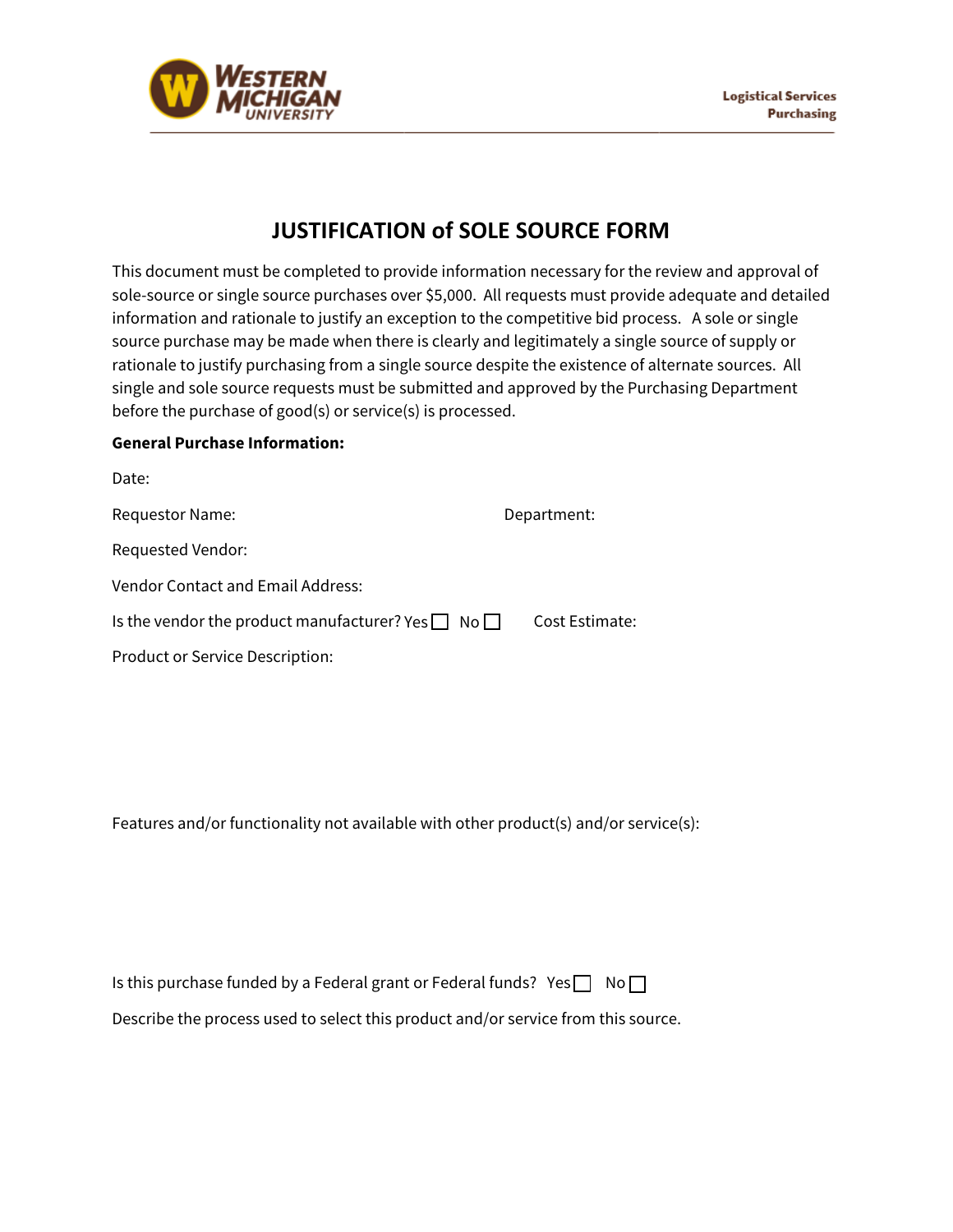## **Indicate the reason(s) this purchase is a sole or single source.**

Please note, only the underlined items are acceptable for sole or single sourcing procurements related to Federal awards.

 $\Box$  The item is available only from a single source.

 $\Box$  The product(s) and/or service(s) are proprietary, licensed or patented

 $\Box$  The source is the sole manufacturer

 $\Box$  The source is the sole distributor (documentation required with this form)

 $\Box$  The emergency for the requirement will not permit a delay resulting from competitive solicitation.

Explain the emergency situation:

 $\Box$  After solicitation of a number of sources, competition is determined inadequate.

Describe the due diligence performed to verify the features and/or functions of the product or service are not available elsewhere. Include information on all other sources and product/service(s) reviewed and why they are unsatisfactory. Attach quotes or proposals received from these sources, if applicable.

 $\Box$  The purchase is using a Federal award and the Federal awarding agency or pass-through entity expressly authorizes noncompetitive proposals in response to a written request from the University. Attach a copy of the University request and awarding agency approval.

 $\Box$  The source is the only provider for which the University has determined an established standard, such as a designated brand or manufacturer. Include a copy of, or the website link to, the University standard or written approval from the department requiring compliance.

 $\Box$  The source is the only provider of product(s) or service(s) compatible with existing equipment, inventory, systems, programs, services or factory warranty service. Include information on the specific existing equipment, inventory, system, program, service with which this new purchase is associated.